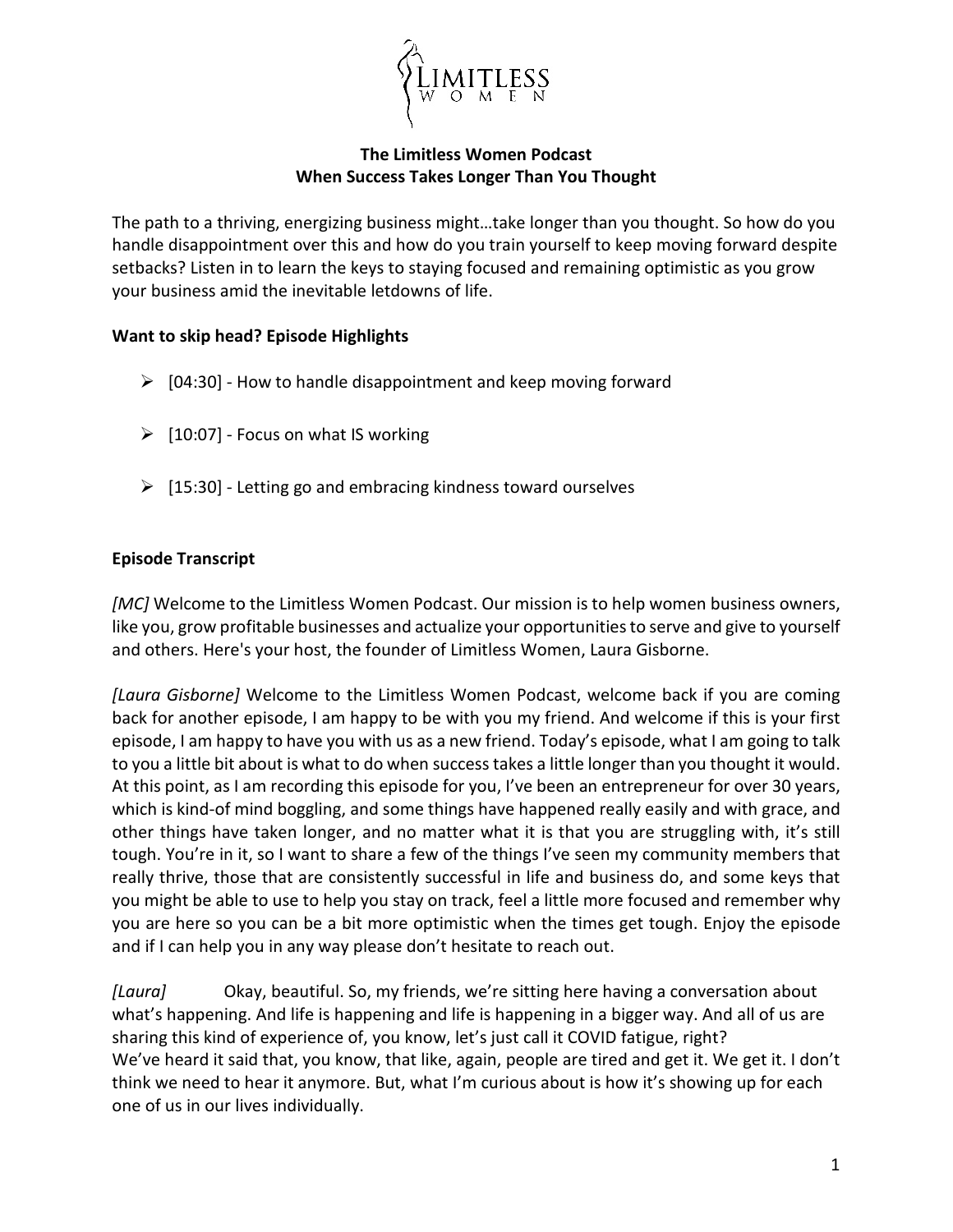

And, it's the snowball effect of it's not just one thing, it's another thing and then it's another thing and it's another thing. And what I'm curious about right now what I'm really hearing in this conversation that I want to get feedback on is the concept of scope creep, right?

The concept of in business, we have an idea that something is going to take a certain amount of time and then we delegate that to a team member or we look at allocating time for ourselves. We're like, okay, this is going to take this amount of time.

Well, what happens if it doesn't? What happens if it takes way longer than what we anticipated? And what happens at our personal lives? And we've been having these conversations lately is – and it's not just the conversation that you and I are having right now. It's a conversation that we've been having again and again with multiple friends lately is like and then this happened and then this happened and then this happened.

And then, the health issues, you know, me -- because we're mature community, I'm fascinated by this. I don't want to sit here and say, okay, here is my recent diagnosis and here's my recent thing that I heard from the doctor because it's just not pleasant.

And I also don't want to be unrealistic about what it takes to take care of our bodies, right? As we age, what it takes what the requirements are as we have certain things that show up even though we've done the right things, even this is part of the frustration, right?

So, even though we've eaten right, even though we've moved right, even though we've done everything we were told we're supposed to do, then we get inside the body and we see things that have degenerated that are really just a function of genetics and like, well, that's not fair. I was told that if I just do this, that won't happen and things happen, right?

So, there's a little bit of frustration, there's a little bit of overwhelm, there's a little bit of like WTF, right? I have a girlfriend who gave me a pat and says – written out *[laughs]* WTF because apparently I say that quite a bit.

You know, and how do we manage that? How do we manage our disappointments? How do we keep moving forward? How do we continue to be kind to ourselves?

And I'll say that the conversation about accountability specifically, the disappointment that we may have in ourselves that we didn't get back to somebody that emailed us or we didn't get back in a way that we did prior to the snowball effect, right? We've got to cut ourselves some slack.

And here's one of the things that I've learned that I want to share with you is that our feeling often – my feeling often and I see this again and again with my girlfriends is that the person on the other end of the line is like sitting there waiting, like where are you and why haven't you shown up the way I expect you to show up?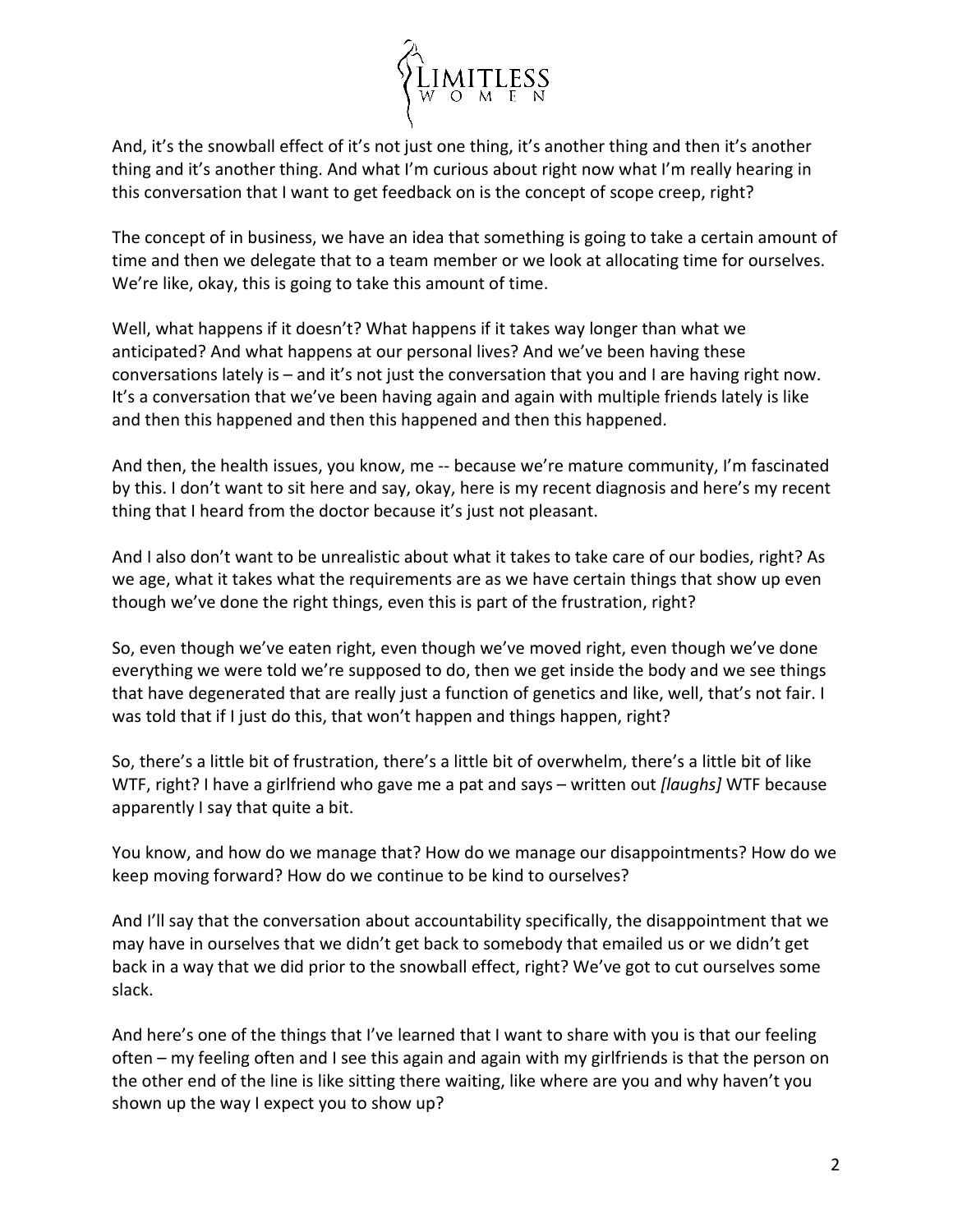

And what's happening on the flipside for real is that the other person is having their snowball. You know, life is full. Life is full for all of us. And because we're mere mortals, we tend to think that because we are disappointed in ourselves that others are disappointed as well.

And it's just a little bit of a patterning that I invite you to consider may not actually be true, okay? Every woman in our community shows up in such a big way because it's how we're wired. And so, our expectations and our standards for ourselves are so far beyond the majority of the planet, but we're so close to it, right?

My friend, Tracey Trottenberg says, you can't see your own eyebrows. We're so in our own stuff that we think somehow because we've let ourselves down with our expectation that everybody around us is sitting here pointing a finger and saying, "Ah! That Laura Gisborne, she's just a total flank."

You know, that's not what's happening. What's happening is people are busy with their own stuff. People are really engaged in what's taking their attention right here right now. Now, that doesn't mean that we shouldn't communicate well or that we shouldn't have accountability. I'm not trying to say that. But, that leads to another place of like what's appropriate to share?

So, what's appropriate to share is that you having some personal things. You don't have to get into everything that's happening. You can simply say I'm having some personal challenges or I've had some health challenges in my family.

Because guess what? COVID as an example has happened all over the planet, so chances are if you've had somebody in your family who's struggling with COVID, the person who's on the other end who's had somebody in their family who's facing COVID or has lost their lives to COVID, right?

In the United States, we know it is over a million people have died. Somebody knows somebody that's going through this. It's not just you.

So, the opportunity becomes how do we have, number one, more compassion for ourselves always? How do we have more healthy boundaries for ourselves?

I really appreciate you turning it off when you're sharing that you're turning it off because, again, you know, I've talked to you guys before, but Fabienne Fredrickson was my first marketing coach. Way back in 2012, I hired her and her husband, Derek, lovely people.

And she used to have this saying that  $I$  – that  $I$  – that I reflect back to people all the time, but I want to give her credit, which is when you don't get something done in the time frame that you expect yourself to do it, no small children are hurt.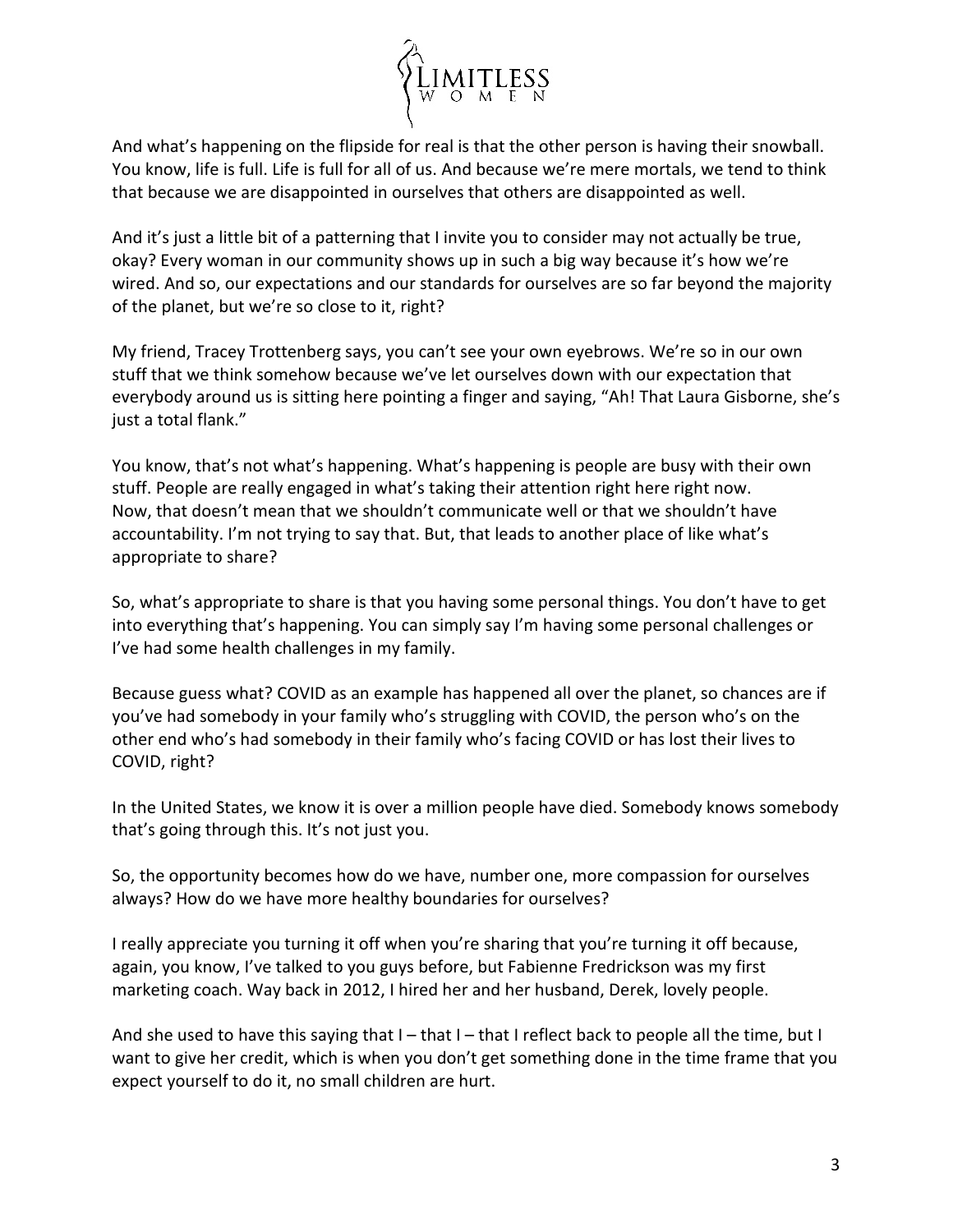

Now, I personally believe your responsibility is to communicate that, "Hey, I said I was going to get this done in this time frame and other things have come up. And so, I'm offering you an apology, but this is when I can get it done."

And then, you're in your integrity and then you're communicating. And that's what you can do when life happens. You can communicate, you can be in integrity, you can apologize, but making yourself feel worse is not going to make anything better.

Do you see what I'm saying? It's not about you going to the cause. You know, and I say this often and I'm a Christian, so I'm not trying to offend anybody, but Jesus already came. None of us need to put ourselves on the cross to try to somehow be valid or good enough. That's not going to help with anything.

So, what I want to say is this conversation of frustration versus walking in faith is one that we're going to come back to again and again in our lives if we're alive and breathing. If we're alive and breathing, God is not done with us yet.

So, how do we choose, you know, there's a saying that we can't always choose what presents, but we can choose how we react to it.

And the conversation about healthy boundaries and communication is this. No one that I've ever met in my 55, almost 56 years has ever been disappointed when I apologized. *[laughs]* Nobody has been disappointed when I've taken personal responsibility for my mistakes. And I mean everybody from my children to my bosses. I've had a few bosses in life, not many. But, you know, I'm just trying to think what are the hierarchy is, right?

And through with the conversations with God, you know. When I go in prayer and say, you know, I had the best of intentions of doing this and I didn't do it. Please forgive me and help me move forward. Show me. Show me how I can be a little more present and aware the next time you put the opportunities in front of me.

And what can I do today is literally one of my daily prayers. And I don't get it right every day, by the way. Some days, I don't always get it right. Sometimes I get up and stuff is happening, right? But, my aspiration and my desired outcome is to each day start with gratitude for what is that I can celebrate and give thanks for.

And then, to move to the next piece which is my personal prayer, where would you have me focused today? What are the activities that are the most important that I can do today? And please show me that.

And they usually come through in that pray – prayer time a couple of items, not a dozen things. You know, I asked to be shown the three things that are the most important and sometimes I see one and sometimes I see five.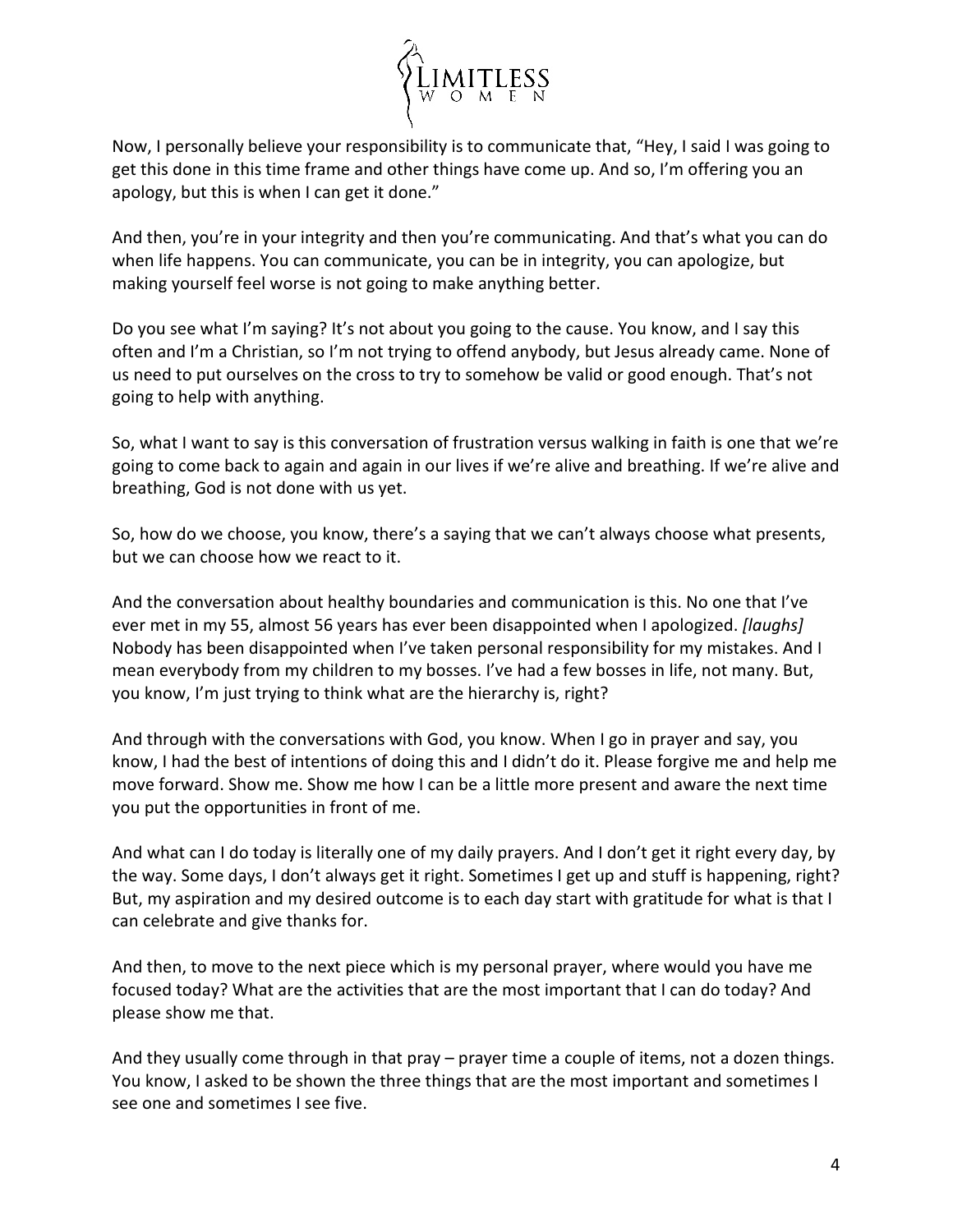

And I'm like, okay, well, let me – let me pause here and ask about the order and then let me get up and get really clear about my commitment because if I've asked for divine guidance, it feels an integrity for me personally to follow up with that and sometimes I get them done and sometimes I don't, right? Because I'm a mere mortal, I'm doing my best.

And when I don't get them done, then I put them, you know, I've got my  $-$  you guys are here with me on the screen, I write it in my phone in my calendar. I make an appointment with myself and then, I move it 'til the next day.

And what my practice is if I keep moving something for two weeks, I have to get clear about that with myself that I'm not either I don't have the capacity or I don't have the resources or I haven't really made the internal commitment and who can help me with that.

It's a little bit of a human condition to always be focused on what's not working. I don't know what that's about. I think it has to do with the fight or flight. And, you know, a person who's way smarter and way more educated and brain science than I am could go back to the reptilian brain and how we had to survive and protect ourselves. That's as much as I want to go there. What I want to say is for real life as we're recording this today, what we have is the opportunity to choose differently, to choose hearing that not enough voice in our head, recognizing it, and saying, "Okay. That is what it is. What can I celebrate? What can I do?"

Because I do know, again, from my own experience and experience of many, many friends over the last, you know, 55 years that when we move our bodies and when we get into action and for some of us, those days are very painful.

I will tell you that I don't share this publicly very often and I've, you know, we may record this and cut it out, but I had an MRI before I left Colorado and I have severe spine disease. I have severe arthritis. My discs are completely gone, my L4 and my L5, so most days I wake up in severe pain.

And, you know, yesterday was one of those days. And I don't – I don't feel good when I medicate. I mean, obviously I stopped being crying, but I don't want to medicate, right? So, we're always looking for what's the newest thing.

And, thank goodness that today, we live in, you know, and those of us who are listening to this in the conversation with each other, we live in a developed society where we have access to resources, you know, so it doesn't have to be a sentence that you can't overcome is what I'm saying.

But, I could choose to let that be an excuse or I can choose to really get clear about, man, I had 55 years, prior to being let's say 54 years, prior to my car accident, I literally was one of those ridiculously healthy people *[laughs]* like, nothing.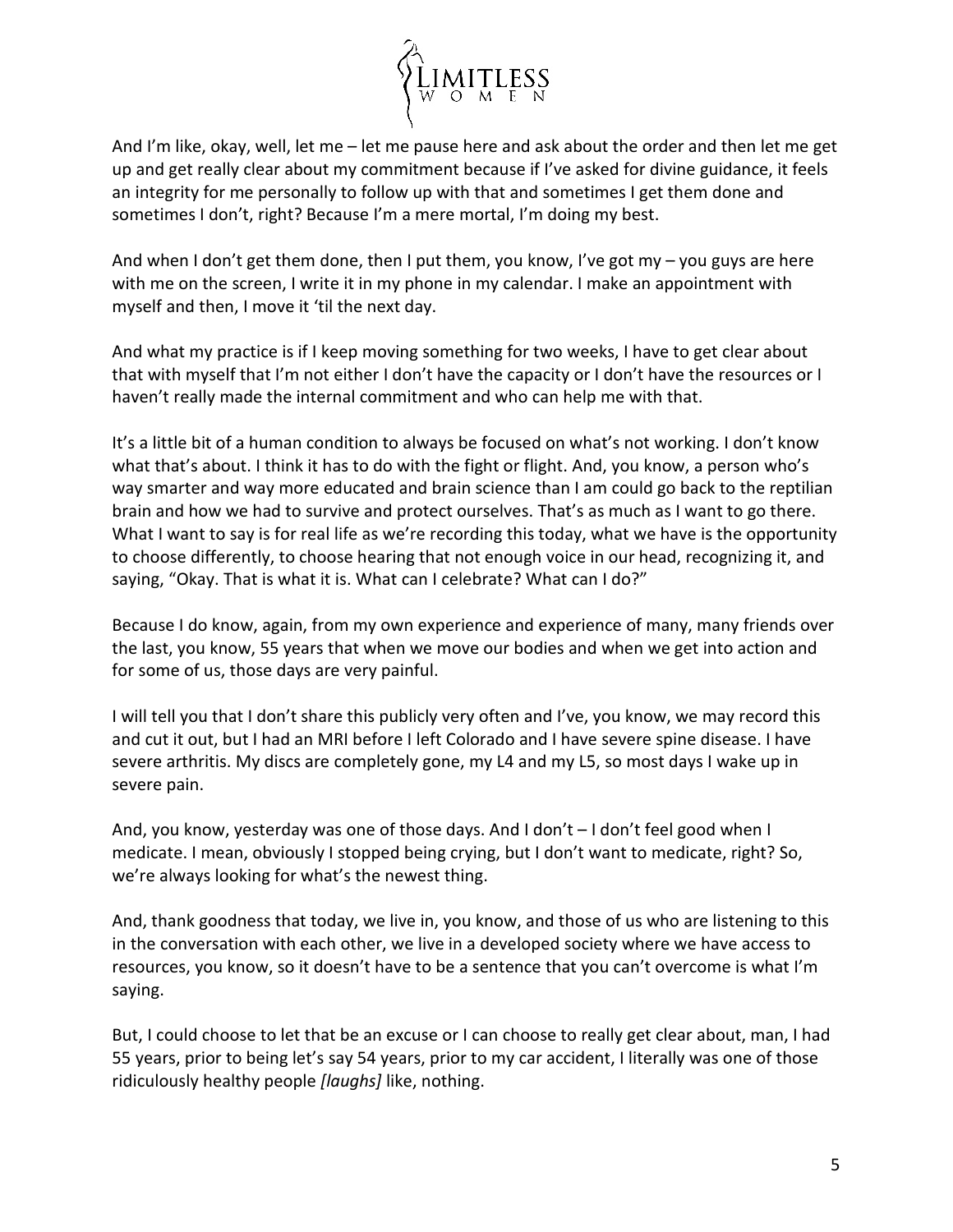

I would go to the doctor like, do you have this? I was like check, check, check, check. It was like, you know, and I was probably a little annoying and arrogant about it. Let's tell the truth, right? And the reality is that there are some things, there are some things going on, right? And this last year has been really tough physically for me.

And, what I do is keep moving forward what I can do. And I practice being kind to myself and forgiving myself for the days that I feel whiny, for the days that I'm in pain, for the days that I say, you know what? I'm not going to go and record a new webinar today because I don't really feel like it. And I'll get there when I get there.

And thanks to Fabienne, I know that no small children will be hurt, right? And I just moving forward with what I can do today. And I think that's the thing that I'd like to encourage each one of you to understand is that I get it. You know, when you and I have our conversations, we have our one-on-ones and we have our girl friend time, I get it.

And sometimes another thing I've learned that I think might be helpful for each of you is that, you know, because I have a really strong daughter that I gave birth to, I've learned to say to other women, "Do you want me to listen or do you want advice?"

And often we just need to get it out. We just need to say what it is and then we can move on. But, if we don't acknowledge how we're feeling, if we don't give ourselves permission to feel our feelings, that's an unhealthy practice.

So, when it comes to business relationships, when I -- and I'm pretty good. You know, I have two clients – I have two clients right now that have said I want to work with you. I've – we haven't gotten our contracts together because somebody is waiting for something on me, right? Like they're waiting for me to do something that hasn't gotten done.

I'm not going to lose sleep over the fact that I could lose those clients because I didn't send them a contract. I'm going to reply back with, I apologize. Here it is, I apologize for the delay. And what I do know is that when I show up with my clients and I think this is the case for each and every one of you, I give them a hundred percent of my love and my attention.

And so, the final thing I want to just share with you is if you would allow yourself to have permission to do one thing and do it really well with your full focus and attention, no one's unhappy. You get to be fully present and fully engaged and that recipient of your attention and your love and your adoration gets to have all of you. And I, you know, and this is like many things a practice. it doesn't happen overnight.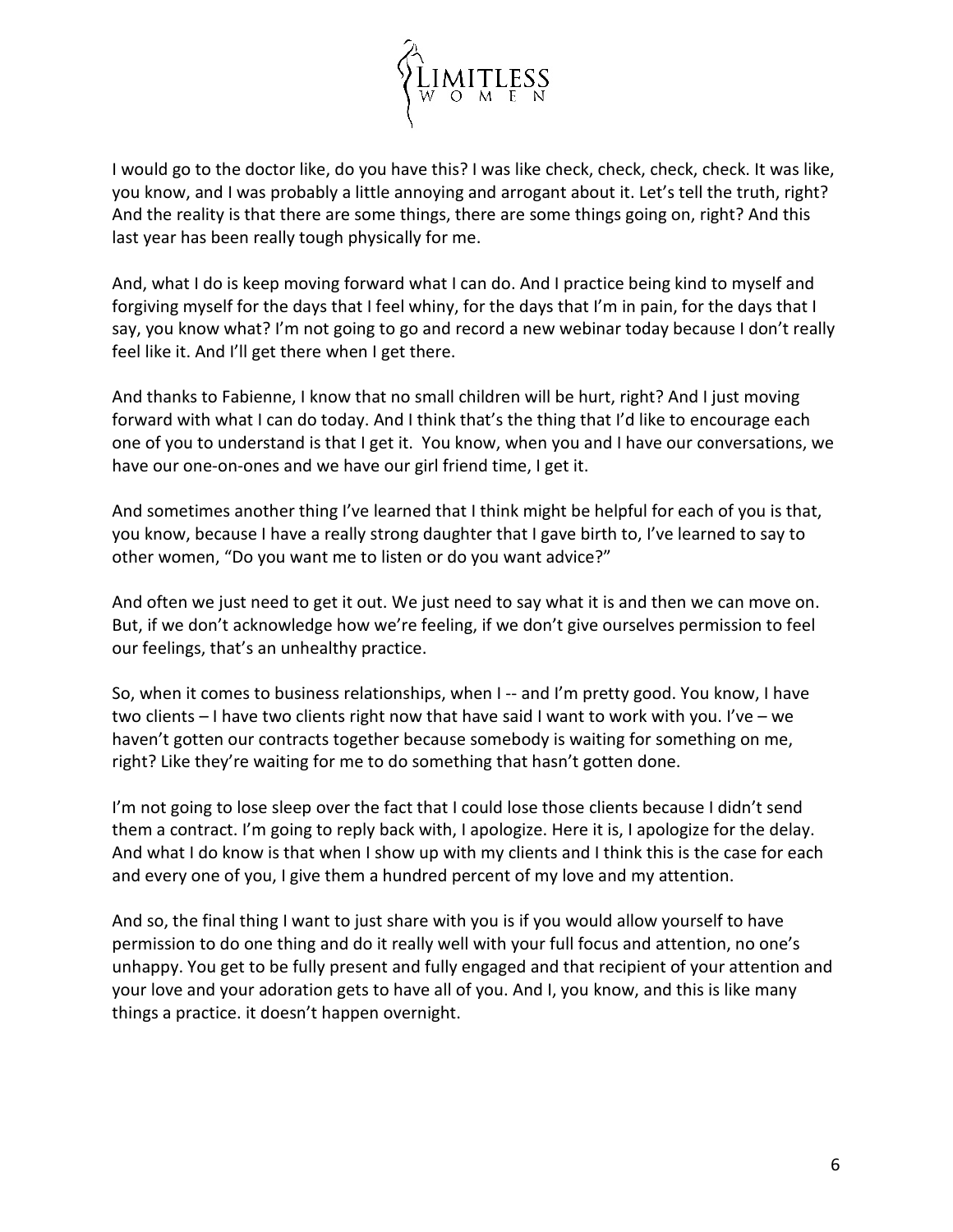

When my babies were growing up, I would  $-1$ 'm going to sound so bad as a mom, but they all know that this is the truth and I've shared it before. I would say to them if they had it down from school because I worked my schedule around their school schedule, right? It was my desire to drop them off at school, work really focused and really hard during the time they were gone and then pick them up and be fully present, so I could coach cheerleading and coach soccer and do this.

And, again, I was a little bit of like hummingbird. I wasn't always so good and focused. I've gotten older, I've slowed down, my kids are grown up, right? But, if they had a down from school and they were home – this is all before homeschooling and computers, if they were home and they were arguing and they wanted to get me involved, I had a little rule, which was if you're not bleeding, don't open that office door. There's no blood, don't come in, which is a horrible thing, but it's like what's really important?

What was really important is I said when I'm with you, I need to be a hundred percent with you. I know you're fed, I know you're safe, I know there's nothing going on. If somebody's bleeding, come in and interrupt me. If nobody's bleeding, I need 30 minutes to complete what I've said I'm going to do, okay?

And that's the piece, things usually take way less time than we think they do. We tend to build them up, oh, my gosh, when we're procrastinating at least in my – when I'm procrastinating putting something off for, you know, weeks at a time, it's because somehow I've made it mean to my brain that it's going to be a big project, it is going to be like, "Ah!" Usually, when I actually get it done, I'm like, "Why did I procrastinate on this?"

So, my encouragement is give yourself a break. Be a little kinder to yourself. Let go of the things that you think other people are thinking about you because none of us are in high school anymore. Thank God, we've done that, right? We're no longer on popularity contest. We get to do what we get to do.

And the more we can show up kind to ourselves, the more we can have capacity to be kind and generous for others and that's really what we want to do. You know, we are a community of givers, it's at the heart of everything we do, but if we don't give to ourselves first, we don't have it to give to others.